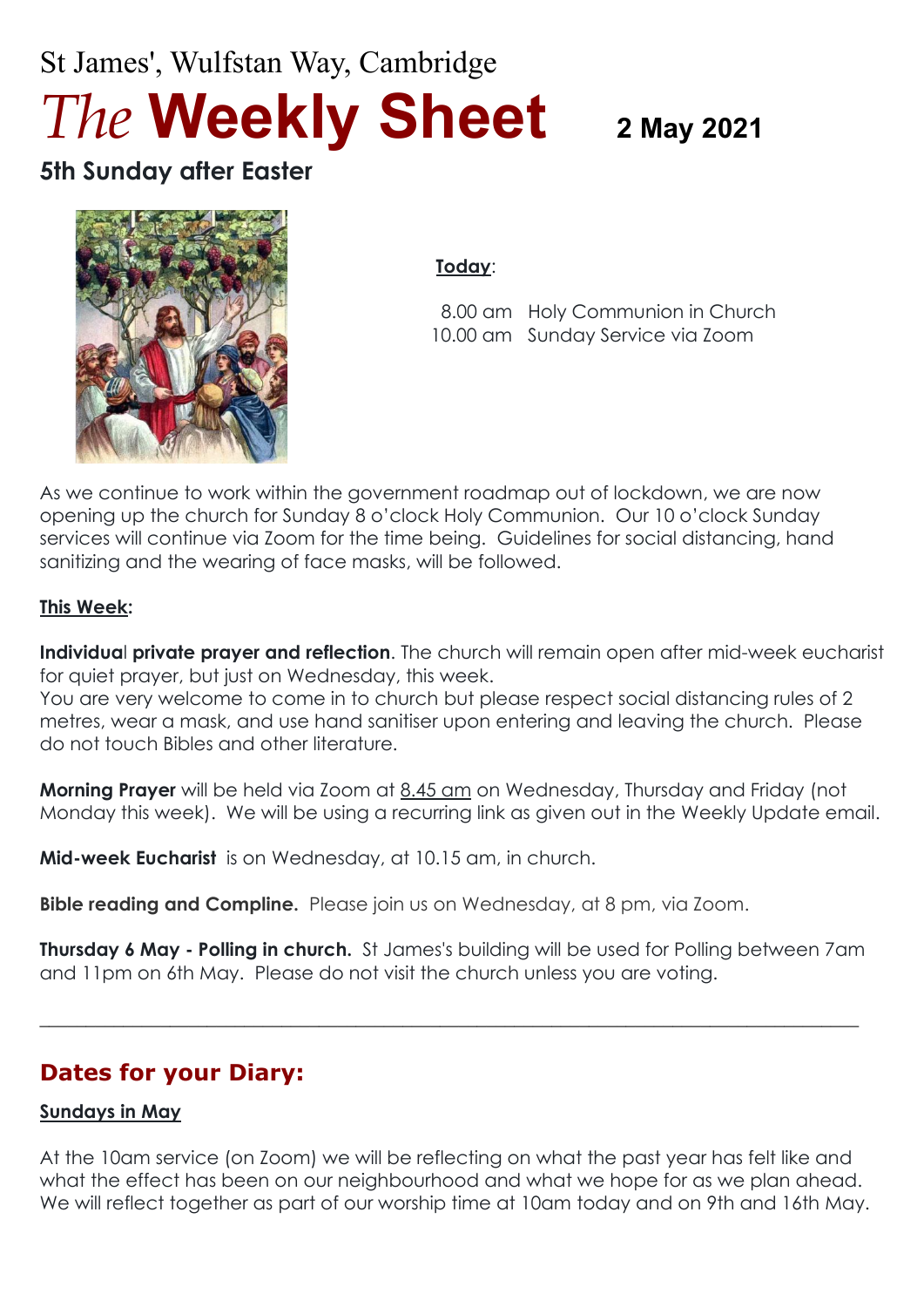#### **Collect for today**

Risen Christ, your wounds declare your love for the world and the wonder of your risen life: give us compassion and courage to risk ourselves for those we serve, to the glory of God the Father.

#### **Today's readings are:**

Acts 8.26-end; Psalm 22.25-end; John 15.1-8

### **Acts 8.26-end**

#### **Philip and the Ethiopian Eunuch**

Then an angel of the Lord said to Philip, 'Get up and go towards the south to the road that goes down from Jerusalem to Gaza.' (This is a wilderness road.) So he got up and went. Now there was an Ethiopian eunuch, a court official of the Candace, queen of the Ethiopians, in charge of her entire treasury. He had come to Jerusalem to worship and was returning home; seated in his chariot, he was reading the prophet Isaiah. Then the Spirit said to Philip, 'Go over to this chariot and join it.' So Philip ran up to it and heard him reading the prophet Isaiah. He asked, 'Do you understand what you are reading?' He replied, 'How can I, unless someone guides me?' And he invited Philip to get in and sit beside him. Now the passage of the scripture that he was reading was this:

**\_\_\_\_\_\_\_\_\_\_\_\_\_\_\_\_\_\_\_\_\_\_\_\_\_\_\_\_\_\_\_\_\_\_\_\_\_\_\_\_\_\_\_\_\_\_\_\_\_\_\_\_\_\_\_\_\_\_\_\_\_\_\_\_\_\_\_\_\_\_\_\_\_\_\_\_\_\_\_\_\_\_\_\_\_**

 $\_$  , and the set of the set of the set of the set of the set of the set of the set of the set of the set of the set of the set of the set of the set of the set of the set of the set of the set of the set of the set of th

'Like a sheep he was led to the slaughter,

and like a lamb silent before its shearer,

so he does not open his mouth.

In his humiliation justice was denied him.

Who can describe his generation?

For his life is taken away from the earth.'

The eunuch asked Philip, 'About whom, may I ask you, does the prophet say this, about himself or about someone else?' Then Philip began to speak, and starting with this scripture, he proclaimed to him the good news about Jesus. As they were going along the road, they came to some water; and the eunuch said, 'Look, here is water! What is to prevent me from being baptized?' He commanded the chariot to stop, and both of them, Philip and the eunuch, went down into the water, and Philip baptized him. When they came up out of the water, the Spirit of the Lord snatched Philip away; the eunuch saw him no more, and went on his way rejoicing. But Philip found himself at Azotus, and as he was passing through the region, he proclaimed the good news to all the towns until he came to Caesarea.

 $\_$  , and the set of the set of the set of the set of the set of the set of the set of the set of the set of the set of the set of the set of the set of the set of the set of the set of the set of the set of the set of th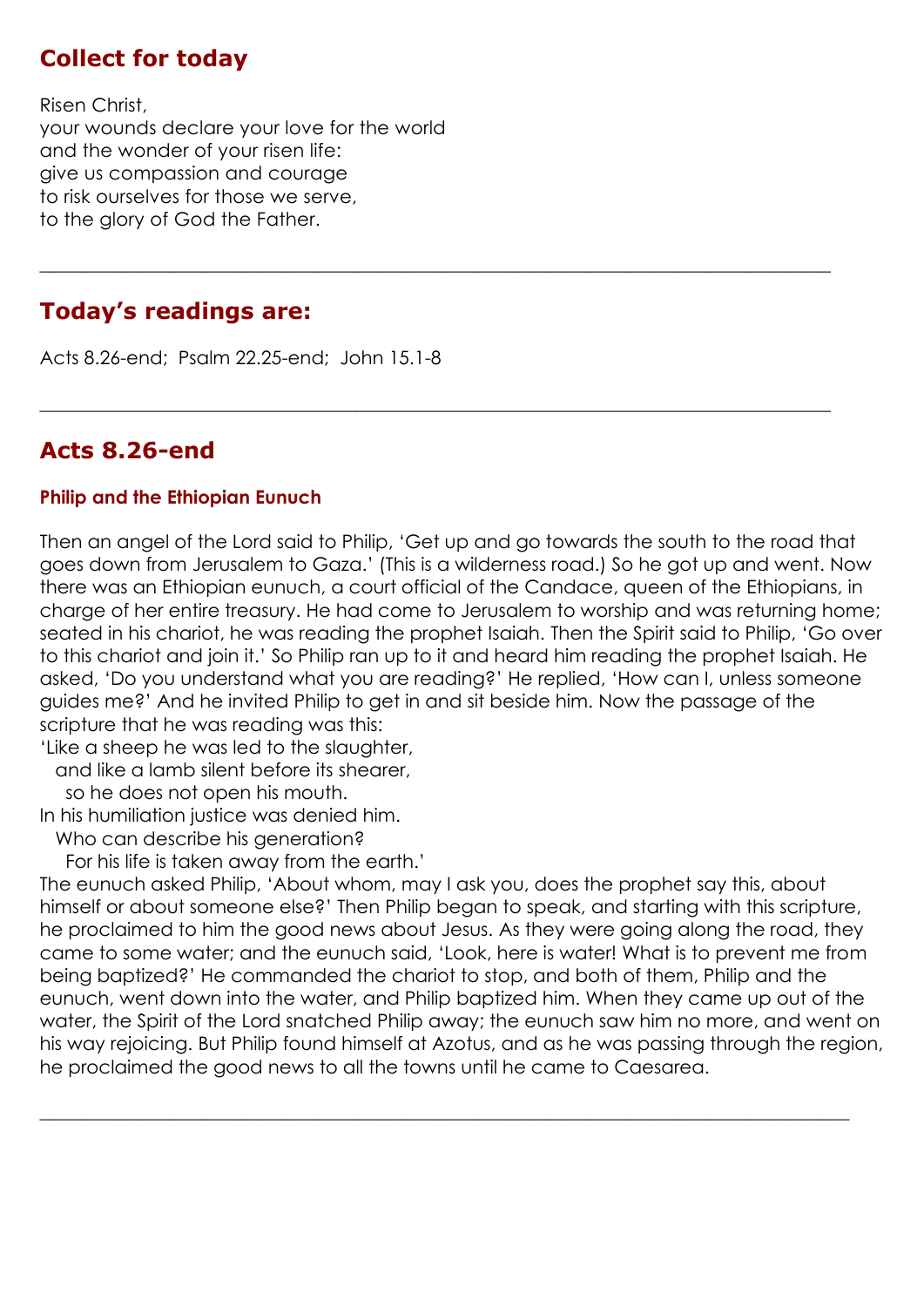#### **Psalm 22.25-end**

From you comes my praise in the great / congre/gation; I will perform my vows in the / presence of / those that / fear you. The poor shall / eat and be / satisfied; those who seek the Lord shall praise him; their / hearts shall / live for / ever. All the ends of the earth shall remember and / turn to the / Lord, and all the families of the / nations shall / bow be/fore him. For the kingdom / is the / Lord's and he / rules over the / nations. How can those who sleep in the earth bow / down in / worship, or those who go down to the / dust / kneel be/fore him? He has saved my life for himself; my des/cendants shall / serve him; this shall be told of the Lord for / gene/rations to / come.

#### **John 15.1-8**

'I am the true vine, and my Father is the vine-grower. He removes every branch in me that bears no fruit. Every branch that bears fruit he prunes to make it bear more fruit. You have already been cleansed by the word that I have spoken to you. Abide in me as I abide in you. Just as the branch cannot bear fruit by itself unless it abides in the vine, neither can you unless you abide in me. I am the vine, you are the branches. Those who abide in me and I in them bear much fruit, because apart from me you can do nothing. Whoever does not abide in me is thrown away like a branch and withers; such branches are gathered, thrown into the fire, and burned. If you abide in me, and my words abide in you, ask for whatever you wish, and it will be done for you. My Father is glorified by this, that you bear much fruit and become my disciples.

**\_\_\_\_\_\_\_\_\_\_\_\_\_\_\_\_\_\_\_\_\_\_\_\_\_\_\_\_\_\_\_\_\_\_\_\_\_\_\_\_\_\_\_\_\_\_\_\_\_\_\_\_\_\_\_\_\_\_\_\_\_\_\_\_\_\_\_\_\_\_\_\_\_\_\_\_\_\_\_\_\_\_\_\_\_\_\_\_**

\_\_\_\_\_\_\_\_\_\_\_\_\_\_\_\_\_\_\_\_\_\_\_\_\_\_\_\_\_\_\_\_\_\_\_\_\_\_\_\_\_\_\_\_\_\_\_\_\_\_\_\_\_\_\_\_\_

 $\_$  , and the set of the set of the set of the set of the set of the set of the set of the set of the set of the set of the set of the set of the set of the set of the set of the set of the set of the set of the set of th

#### **Readings for next Sunday, 9 May (6th Sunday of Easter)**

[Isaiah 55.1-11] Acts 10.44-end; Psalm 98; 1 John 5.1-6; John 15.9-17

**APCM:** Thank you to everyone who attended our on-line APCM Meeting. We are pleased to welcome Paul Cairns, John Griffiths, Rachel Shirley, Gordon West and Jennie Brandon as our new PCC members. Our grateful thanks to Pam Butler who stepped down as churchwarden, and also to Bill Broadhurst, Judy Ferrari and Christina Hood, who retired from their three year service on the PCC. Robert Monk continues as our Deanery Synod representative and Bill Broadhurst was elected as our second representative.

**Christian Aid Week, 9 – 15 May.** We would still like to support Christian Aid this year and there will be a few envelopes in the foyer for you to take if you come to Sunday 8 o'clock next week or the Wednesday mid-week Eucharist. Alternatively there is the option to donate direct at<https://www.christianaid.org.uk/appeals/key-appeals/christian-aid-week>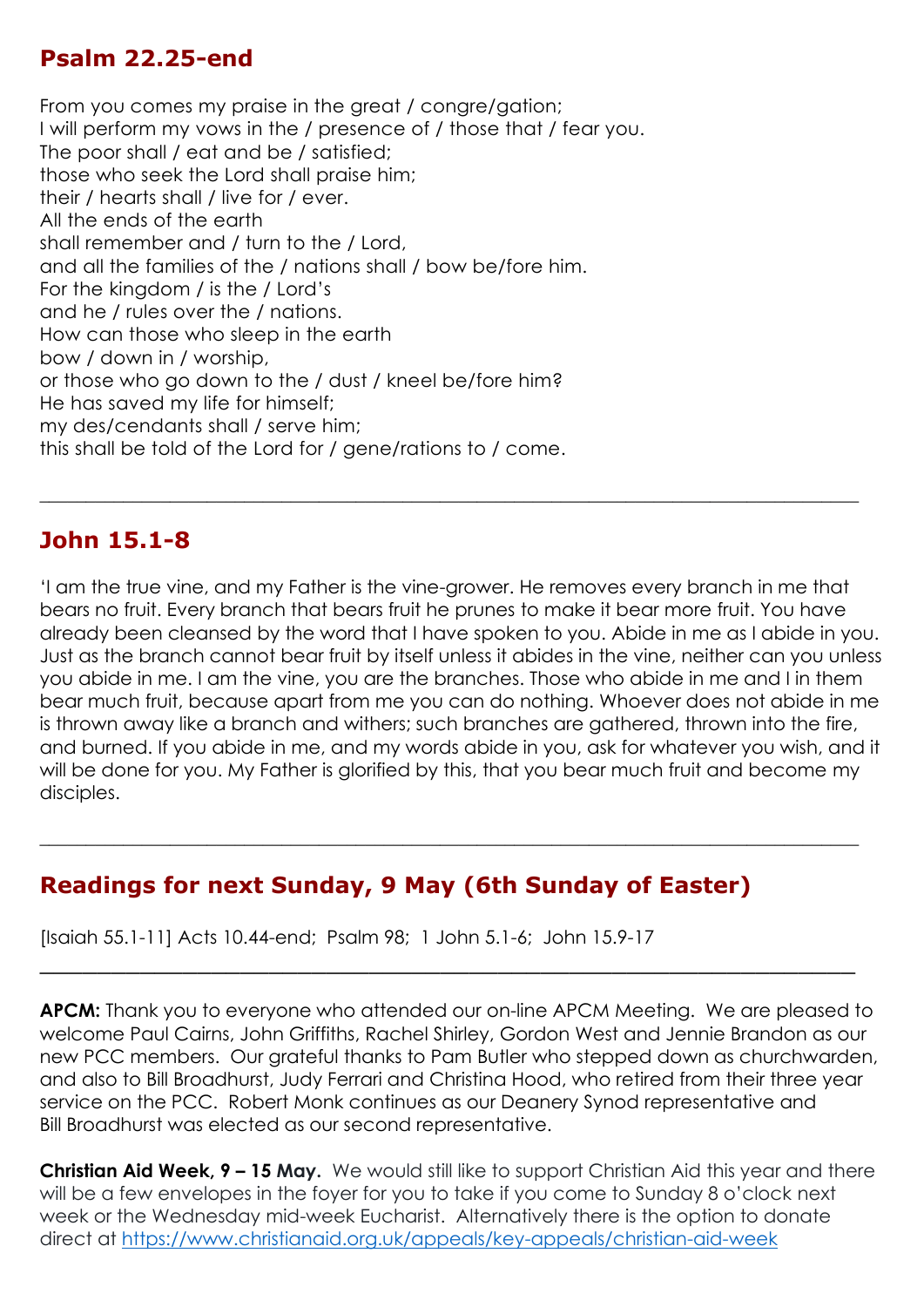**Notice of Election for Diocesan Synod.** Election for members to the Diocesan Synod for 2021- 2024 (13 clergy and 9 lay representatives)takes place between 30 April and 1 August. The Notice of Election is displayed on our website; if any member on our electoral roll wishes to be nominated, pleased have a word with Steve.

If you would like to add your name to our **prayer list of names that appear on the back of the weekly sheet,** please email Caroline (stjameschurchcambridge@yahoo.co.uk). We are currently updating the list and it would be lovely to include the names of newcomers to our congregation but also the names of others who regularly worship with us but may not have forwarded their wish to be included on the list.

**Grass-cutting rota.** Stanley Wilson would like to thank all those who helped with the grass cutting last season. For the coming months, he is asking for new volunteers to join the rota. It is likely to be every 6 weeks (or longer if the numbers increase). The more volunteers we have, the fewer times those on the rota will have to participate. Please get in touch with Stanley by emailing sue@wilsontudorhouse.plus.com – thank you.

**CMS Boxes.** Please hold on to your box until further notice. Thank you.

**Food Hub.** The Food Hub continues to operate on a Saturday morning between 10.30 am and 12.30 pm here at St James'.

The food remains a basic food package ideally for those who are either struggling to pay for provisions or who cannot get to the shops or book an online delivery.

The Food Hub is now able to receive donations again and these should be dropped off at church between 3 and 4 pm on a Friday afternoon. Look on the Queen Edith Community Forum website to find more details about those items most needed - and about how to donate financially. Thank you.

**Caroline** will be working from home this week.

**Phone line.** The Church of England central team have supported the release of the Daily Hope phone line. Daily Hope offers music, prayers and reflections as well as full worship services from the Church of England at the end of a telephone line.

The line – which is available 24 hours a day on **0800 804 8044** – has been set up particularly with those unable to join online church services during the period of restrictions in mind. Find out more here - [https://www.churchofengland.org/more/media-centre/coronavirus-covid-](https://www.churchofengland.org/more/media-centre/coronavirus-covid-19-guidance-parishes/daily-hope-phone-line)[19-guidance-parishes/daily-hope-phone-line](https://www.churchofengland.org/more/media-centre/coronavirus-covid-19-guidance-parishes/daily-hope-phone-line)